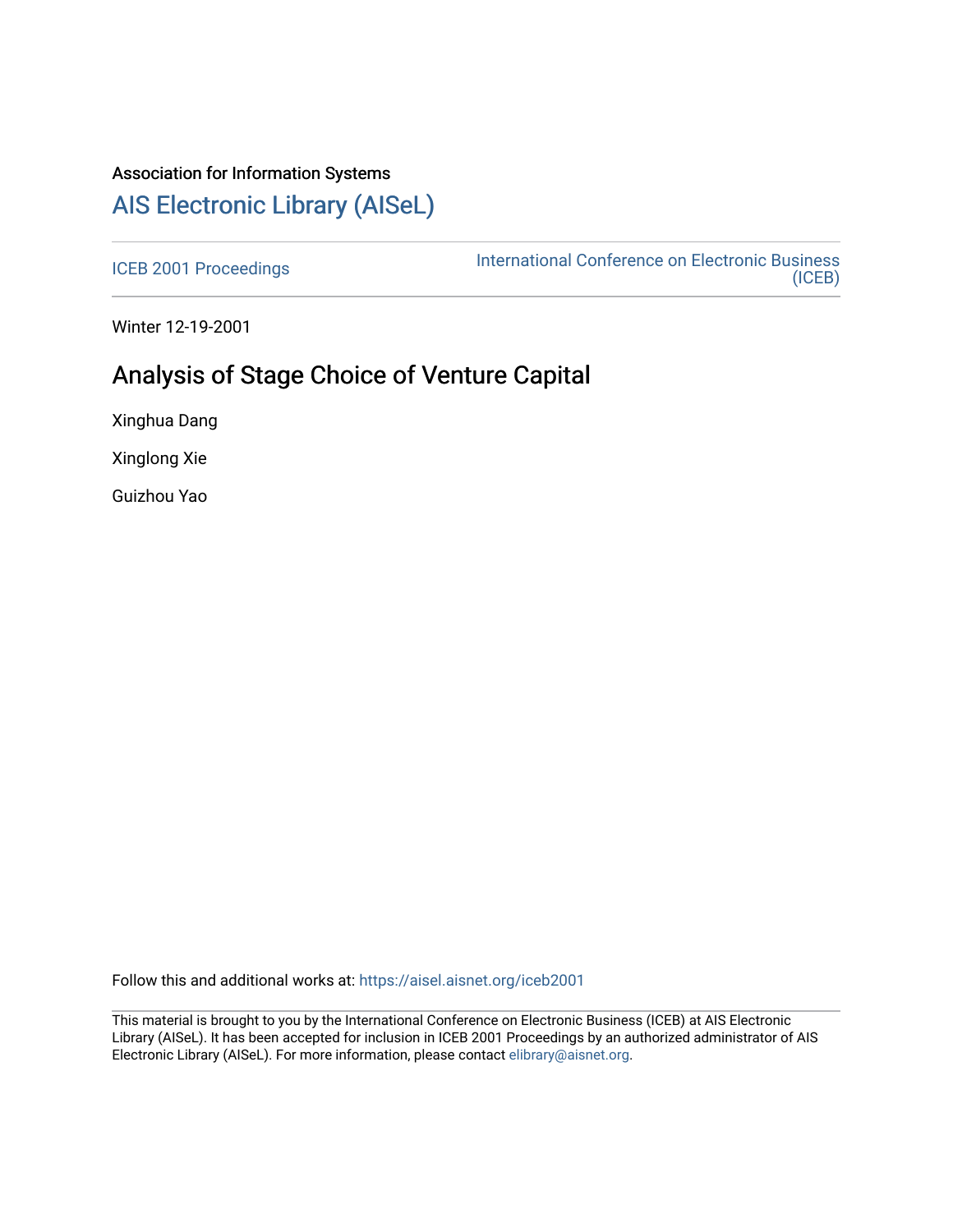## Analysis of stage choice of venture capital

Dang Xinghua xie xinglong Yao guizhou

## School of Business Administration, Xi'an University of Technology

**Abstract**::This paper was based on the study of internal mechanism of venture capital stage choice, centering on the stage choice of venture capital, studied development stage of venture enterprises and fund demand characteristic, and carried out practical analysis of coincidence degree of venture capital stage distribution in Xi'an high-tech zone ,put forward proposals on the stage choice of venture capital in Xi'an hi-tech zone.

**Key words** : venture capital stage choice

## **1.Internal mechanism of venture capital stage choice**

 when invested on specified object ,venture capital usually chooses investment amount an pattern according to the enterprise's development stage. Among these stages seed stage is most risky, the capital demand stems from government and enterprises .At initiative stage, the enterprise need more capital to buy production facilities ,develop products and market and so on . Because there is no preparation record, the enterprise has little possibility to get bank loan at this stage, and exceedingly needs the participation of risk investment. At growing stage, the enterprise begins to sell products and services, but it is still in loss in financial state and has to face with much internal and external risks. So the intervening and deepening of venture capital plays a deterministic role in the enterprises' living through the growing stage. At expanding stage, the enterprise has more marketing income than expenditure , yielding net profits. At this stage venture capital is of strong liquidity ,the purpose of which is to help risk enterprises rapidly grow and make enterprises listed on market. At maturity stage, the enterprise doesn't need capital eagerly as much as early stage .The main purpose of financial is to introduce some stockholders to enhance the enterprise's reputation. The role of capital is mainly beautifying financial statement and preparing for going on the market.

 In order to analyze the dispersion character of venture capital at different stages, we have introduced two basic parameters risks: investor's investment income expectation and the introduction cost expectation of the invested. The two basic parameters are closely related to technology risk, market risk of the invested items, the management and preparation risk of the investment. Risk investors have different investment expectation profits demand at different development stages. From the curve of the change regularity of risk investor's investment from high to low. Risk investor's investment expectation profits is high for previous investment. At initiative stage the lowest capital income demand is from 50 to 70 percent. With the gradual maturity of the enterprise operation, technology going through the market-tested ,and its investment income expectation will decline step by step, up to profitable period, the lowest capital income demand reduces to 35 percent to 45 percent.

 Correspondingly, with the difference of enterprise development stages, the equity that venture enterprise willingly make over for certain capital investment is unequal, whose introduction cost expectation takes on a regular change from high to low. The difference is the obviously slowing down of introduction case expectation at growing stage. Here we introduce the conception of identity, which shows the coincidence extent between risk investor's investment income expectation and investee's introduction cost expectation. Suppose the function of risk investor's investment income expectation is p(t), investee's introduction cost expectation is c(t), when introducing identity function, resolutions of them show ass follow:

#### $k(t)=f[p(t),c(t)]$

Among these,  $k(t)$  is directly related to the change of  $p(t)$ , that is, the bigger the value of  $p(t)$  is ,the bigger the value of  $k(t)$  is , but the value of  $k(t)$  is inversely related to the change of  $c(t)$ , that is, the smaller the  $c(t)$ is, the bigger the  $k(t)$  is.

Combined with the risk analysis of enterprise's market, technology management and other factors at different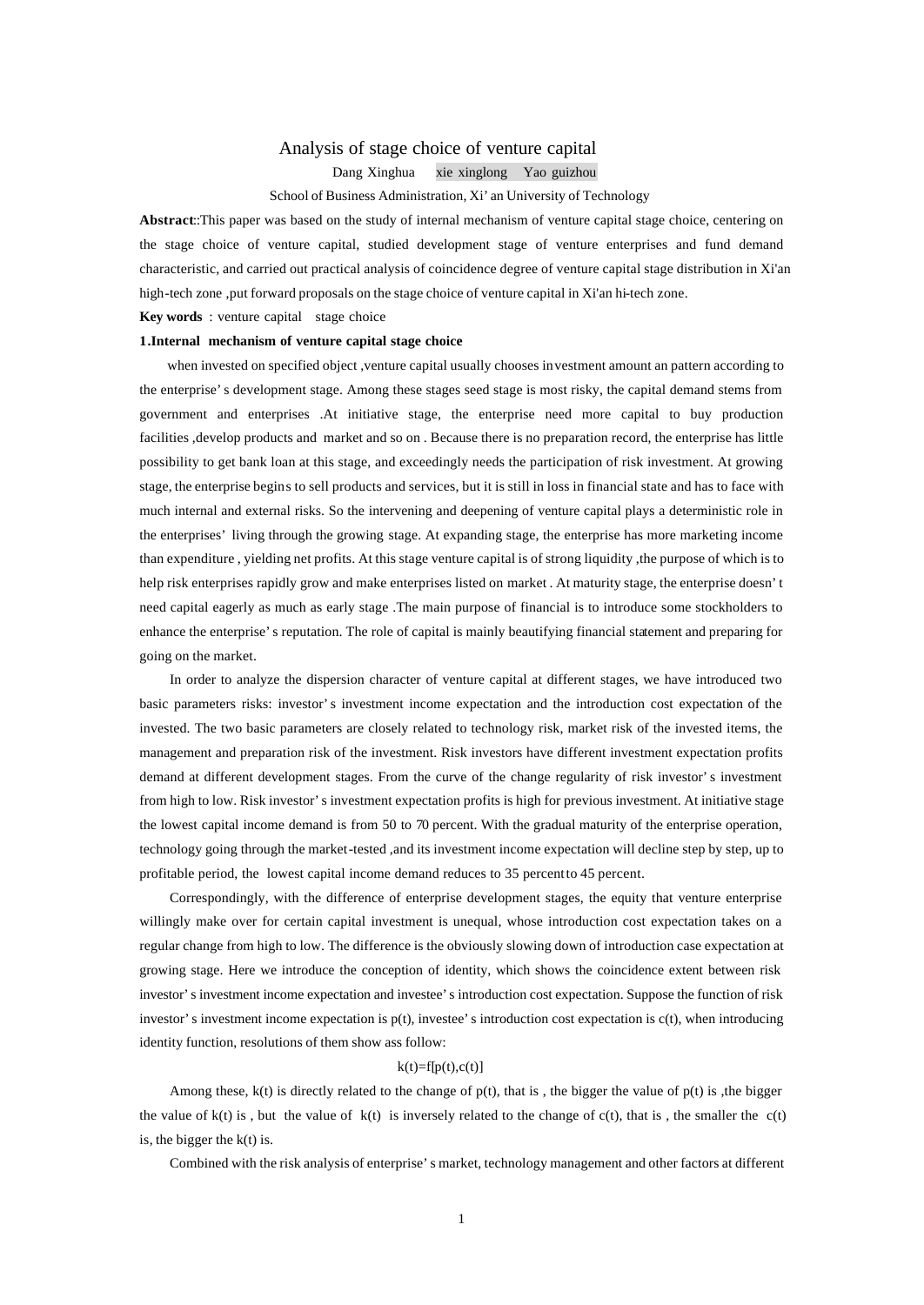stages are studied variation regularity between capital return expectation and capital-introduced cost expectation of investors and investees at different stages. we found that the identity function takes on a regularity of inverse u shape, of which coincidence degree is the highest at expanding stage, and the others relatively low. The reasons why expansion stage has optimal coincidence degree is as follows: 1 Based on intrinsic achievements and accumulation of operation experiences, risk degree decreases seriously; 2 when transparent degree of the invested objects is raised, venture capital participation can be easily controlled; 3 Understanding of both sides is deepened and mutual trust is raised; 4 The corporation invested has become more mature and can obtain money in a relatively short time.

 Except for the above general regularity, the factors that we should consider on stage choice of venture capital are the actual strength of capital, the ability of risk management and the demand on withdrawing time of risk capital.

 Generally speaking, small-scale venture capital corporations will choose to intervene at the s starting or growing stages. But for a venture enterprise of strong capital strength, it can choose more other stages. Judging from the ability of venture enterprises management risks, the choice of Intervening point of risk investment is the important mark that reflects the comprehensive risk management of venture enterprises .For a venture capital of less experiences, if it enters at the earlier stage , it may be exposed to large risks and even finally fail. The request of withdrawing time for venture funds also affects the stage distribution of venture capital. If investors prefer to long-time capital return period., the scope of stage choice will be relatively wide and then several earlier stages of venture capital can be considered. However, if investors prefer to short -time capital return period, then the scope may be relatively narrow, and only later stages of venture capital may be suitable to enter, for example, expanding or maturity stage.

## **2.Analysis on demand and supply characteristics of venture funds.**

2.1 Analysis on demand characteristics of venture funds.

 On the basis of analysis of the main operational and financial index of Xi'an high-tech zone, the paper classified the corporations in Xi'an high-tech zone according to their developing stages and drew the conclusion that the corporations rate belonging to starting, growing, expanding and mature stage is separately 23.7 percent,47.4 pecent,18.4 pecent,10.5pecent.

Starting period. At this stage, technological risk that corporations are exposed to decreases, but marketing risk and capital risk stands out, and the capital is mainly used to establish production system and earlier market development, which is usually called setting-up capital.

This fund is greatly demanded by the corporations at starting stage, while investment risk degree is very high. Being Exposed to that high risk at the stage, risk investors usually require high expectation return as compensation.

Growing period: At the stage, the corporations are faced with technical risk and financial risk. The capital is used to improve market share, to buy more equipment to improve production ability and obtain scale returns. Demand of this fund is large, and expectation return that risk investors require is still high.

Expanding period. At this stage corporation's operational achievement has been generally embodied, in order to develop products and improve marketing ability, more funds are demanded. But because the corporations are still far from being listed, it is still difficult to obtain money from financial organizations .The participation of venture capital just can meet the need of corporation that lack money accommodation. At the moment corporations are mainly face with market risk and financial risk, anxiously expanding funds to stabilize profits, increase current capital, strengthen market, renew products and maintain the increase of sales and profits. The amount of funds demanded in this way is very large, but risk is relatively low. The corporations at the later growing stage or the earlier expanding stage need this type of funds mostly. In the one side, with a corporation's sales of products increased and market share expanded, its marketing risk decrease too. On the other side the corporation has been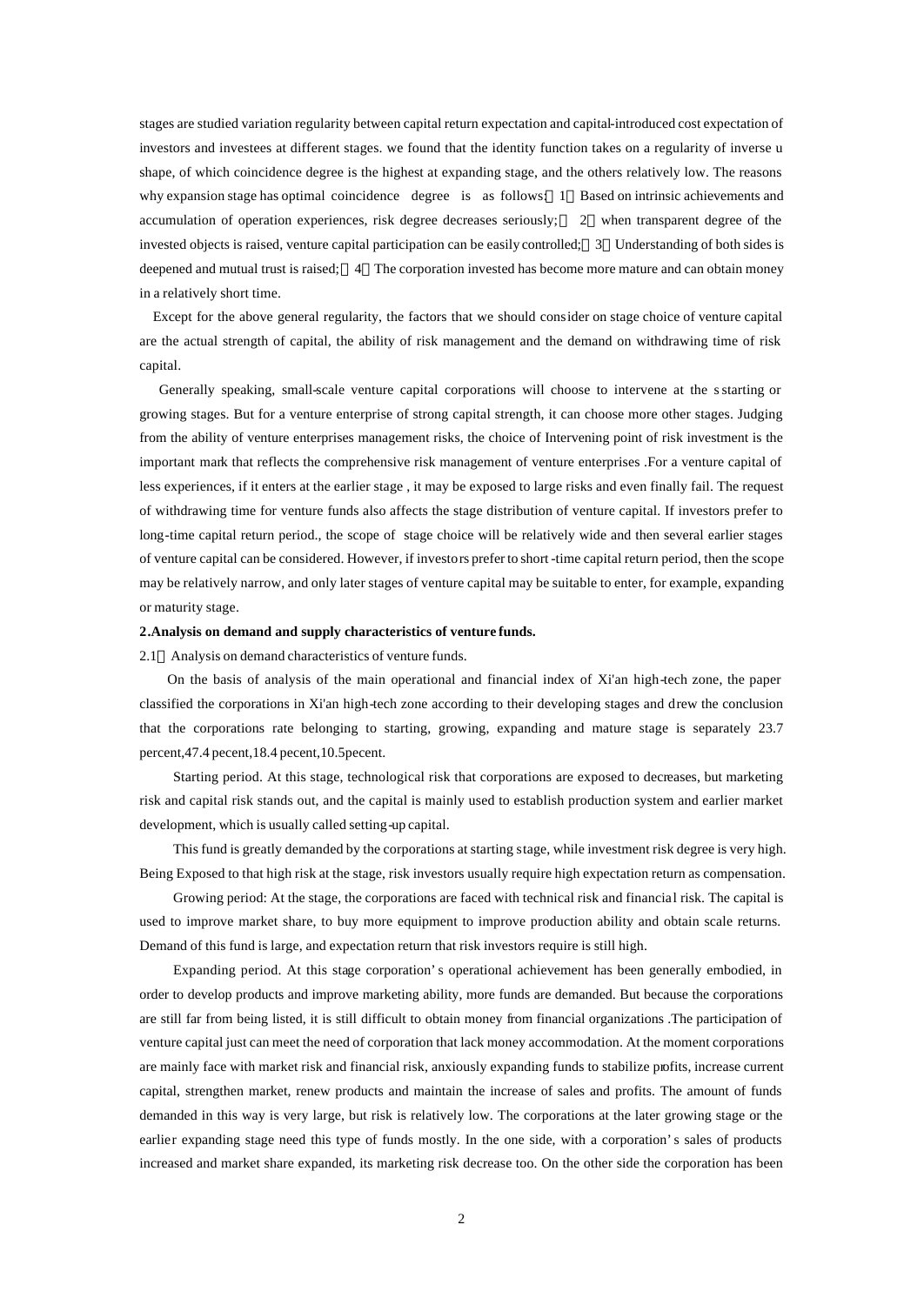operated for several years, its management risk greatly decreases .All these make the corporation's total risk decrease, so the expectation return that risk investors demand also decrease. .

Mature-period: At the moment the corporations grow up rapidly and are near to saturating state, development potential has been fully displayed. The corporations are at the previous stage of being listed, so investment risk is comparatively low, but there still exists certain marketing risk and financial risk. One of the main goal of money mobilization is to satisfy the capital demand for a corporation to develop. The other is to introduce some stockholders who can affect industrial circles to improve the reputation of enterprises and prepare for going on market. At this stage enterprises need much more capital that venture capital can't provide. 2.2.the analysis of capital oriented character

 From the view about the source of different capitals and stage choice of investment ,considering the difference of its character and circumstances around it, some venture enterprises have great difference in the stage choice of venture capital in Xi'an high-tech zone.

 1 .Venture capital institutions in the oversea or other investment areas. These institutions have taken up venture capital for a relatively long time, accumulated many experiences, and taken shape perfect choosing mode and strict evaluation program. In order to avoid investment failure caused by the distance and information non-symmetry, these institutions would rather not invest in the enterprises at springtime or growing stage, but at expanding stage , for example, shanghai ruan-fen invest in Xi'an shi-wei software company.

 2).The different kinds of investment funds as a aid for starting an undertakings established by some departments. For these funds set up by government, they have obvious policy tendency and are invested at seed period and springtime. For instance, Xi'an science and technology investment ltd.c and Xi'an innovation investment ltd.c, pertaining to Xi'an science and technology committee, all belong to this type. While these institutions have limited capital, its investment is limited also.

 3).Risk investment institution of great company. For the purpose of expanding its business, improving profit or setting foot in high –tech fields and seeking diversification, some huge company which come into the stock marketing also established the venture enterprise in Xi'an high-tech zone, the investment choice of these funds are usually determined by the business scope of parent company.

4).Xi'an local venture capital institutions,. Several venture enterprises have been set up which mainly take up risk investment in recent years. These institutions should become the main investors in the future. But at the moment these companies are young and lack many investment experiences, so they would rather not invest at the early stage which contains large risk, but later stage, at which the risk is small.

## **3.The analysis of matching feature o f stage distribution of venture capital**

At present, it is clear that the projects which have accepted venture capital at the expanding or mature stage in Xi'an high-tech zone holds leading status. Among the venture enterprises projects invested in 1999, three programs stay at the stage of springtime and growth, and the others stay the stage of expansion and maturity.

At the stage of seedtime and springtime, because of big risk, venture capital, no matter coming from government or folk, they all ask for high profit and more proportion of market as compensation, while it is hard to accept for people who started his enterprise. Beside, for little money is needed at this stage, generally thousands of money, many entrepreneurs would rather not accept venture capital, but tend to seek for more national science capital and innovation funds as an aid, thus the coincide degree is relatively lower.

The venture enterprises in Xi'an high-tech zone stay the stage of growth. They hold great enthusiasm to accept venture capital, that is, the cost expectation of absorbing capitals is still high .Since now venture capital company has enough freedom to choose projects, the investment earnings rate that they ask is sill relatively high. The coincidence degree of venture capital at growing stage is raised to certain extend, but it is still relatively low.

To the enterprise at the stage of expansion in Xi'an hi-tech zone, for such reasons as stable income, the